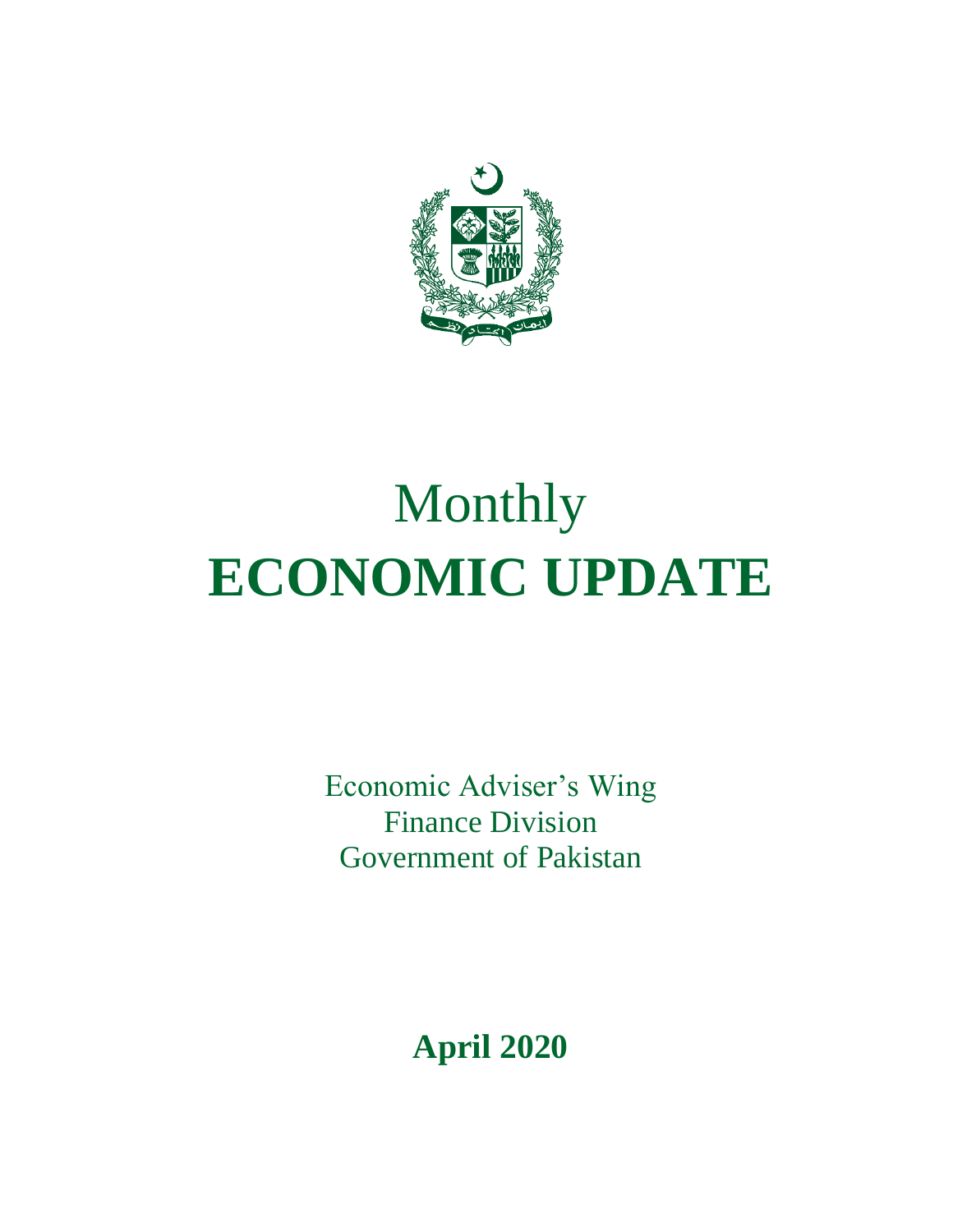## **CONTENTS**

|                  | Page #         |
|------------------|----------------|
| 1.               | 1              |
| 2.               | 1              |
|                  | 1              |
|                  | 3              |
| 3.               | $\overline{4}$ |
| $\overline{4}$ . | 5              |
| 5.               | 6              |
| 6.               | 7              |
| 7 <sub>1</sub>   | 9              |
| 8.               | 10             |
| 9.               | 11             |
| 10.              | 13             |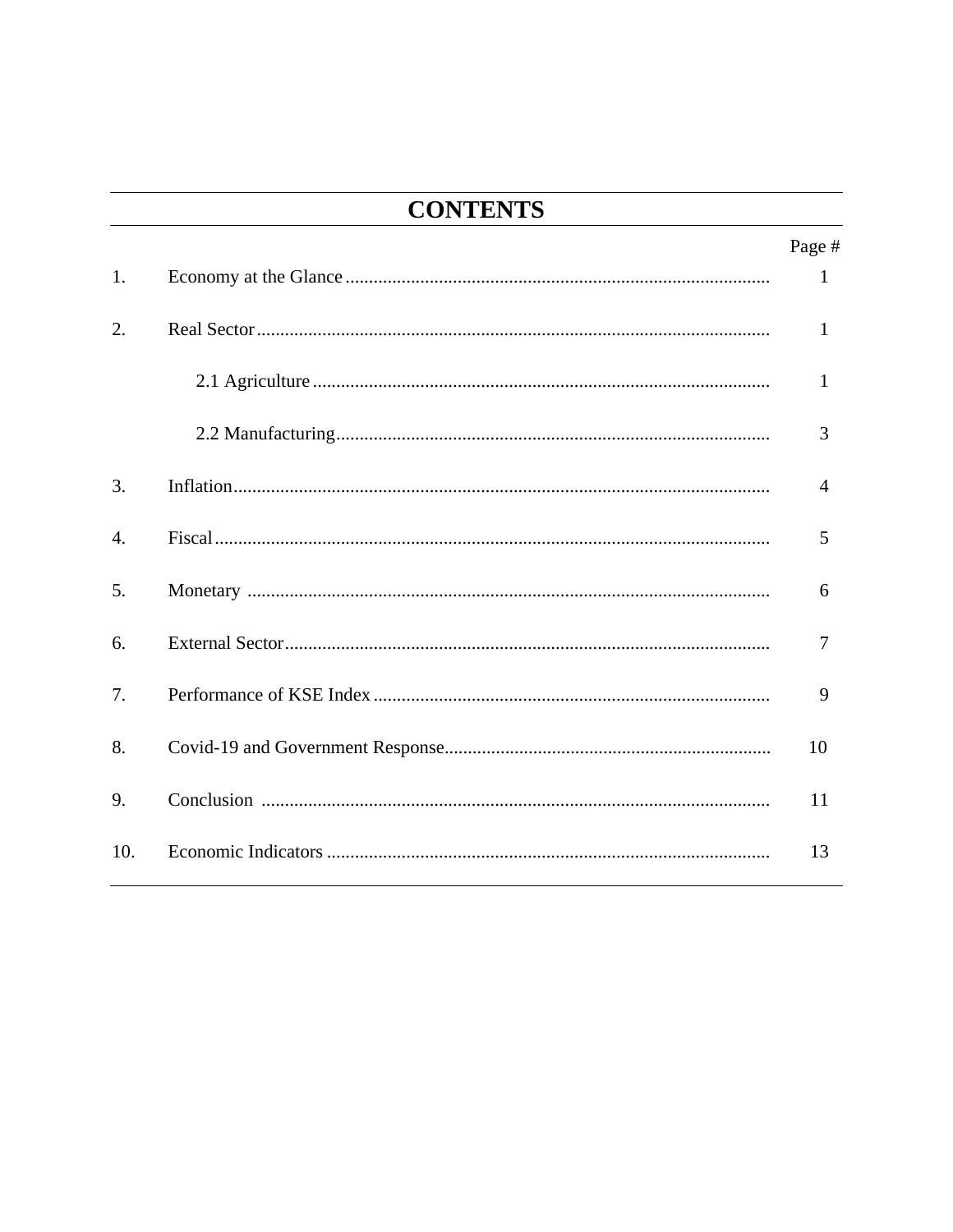## **1. Economy at the glance**

Global growth is projected at -3.0 % in 2020. Growth in the advanced economy group, is projected at -6.1 % in 2020. Most economies of the developed countries are projected to contract this year, including the United States (-5.9 %), Japan (-5.2 %), the United Kingdom (-6.5 %), Germany (-7.0 %), France (-7.2 %), Italy (-9.1 %), and Spain (-8.0 %). Emerging Asia is projected to be the only region with a positive growth rate in 2020 (1.0 %), albeit more than 5 percentage points below its average in the previous decade. In China, the economy is projected to grow at a subdued 1.2 % in 2020, India (1.9 %) and Indonesia (0.5 %) and others are forecast to experience large contractions. For Pakistan, real GDP growth projection varies from negative to positive. IMF estimates -1.5%, however, Pakistan Bureau of Statistics will come up with the GDP estimates in the National Account Committee meeting expected to be held in the mid of May.

The Group of 20 nations on 15-04-2020 announced one year debt standstill for the world's poorest nations to deal with Covid-19 as global economy plunged into the worst recession of the century. The G20, also reiterated the pledge to deploy "all available policy tools" to deal with the health and economic crisis caused by Covid-19.

The IMF has termed the recent crisis as "Great Lockdown," that is expected to slash \$9 trillion of global growth. The world economy contracts by three percent this year, the most severe downturn since the Great Depression in 1930s. The situation could get much worse if the pandemic lingers into the second half of the year or resurges. IMF estimates that 20 governments already have committed about \$8 trillion towards combating the virus and providing economic lifelines to households and companies struggling to tackle the crisis.

According to the latest data for July-March, FY2020 for Pakistan's economy, the external sector continues to improve on account of modest growth in both exports (1.1%) and workers' remittances (6%) along with significant reduction in imports (16.2%) and increase in FDI (137.3%). Current account deficit is reduced by 73.1% to \$ 2.8 bn (1.3 % of GDP) against \$ 10.3bn last year (4.7 % of GDP).

In order to reduce the impact of Corona virus outbreak, Government has announced Rs.1.2 trillion relief and Stimulus package. It aims to provide relief to vulnerable, SMEs industry, construction industry, deferment of utility bills of lower income groups, deferment of principal and interest for business and reduction in fuel prices etc. Similarly, SBP has decided to cut the policy rate to 9 percent. SBP has also provided various incentives to manufacturing sector and exporters. Joint efforts of Government and SBP will provide a cushion to industry in this dwindling situation.

### **MONTHLY PERFORMANCE, APRIL 2020**

### **2. Real Sector**

## **2.1 Agriculture**

The agriculture sector's outcome for FY2019-20 has been lower than initial expectations. The unfavourable weather conditions and pest attacks have undermine the cotton production i.e. 9.45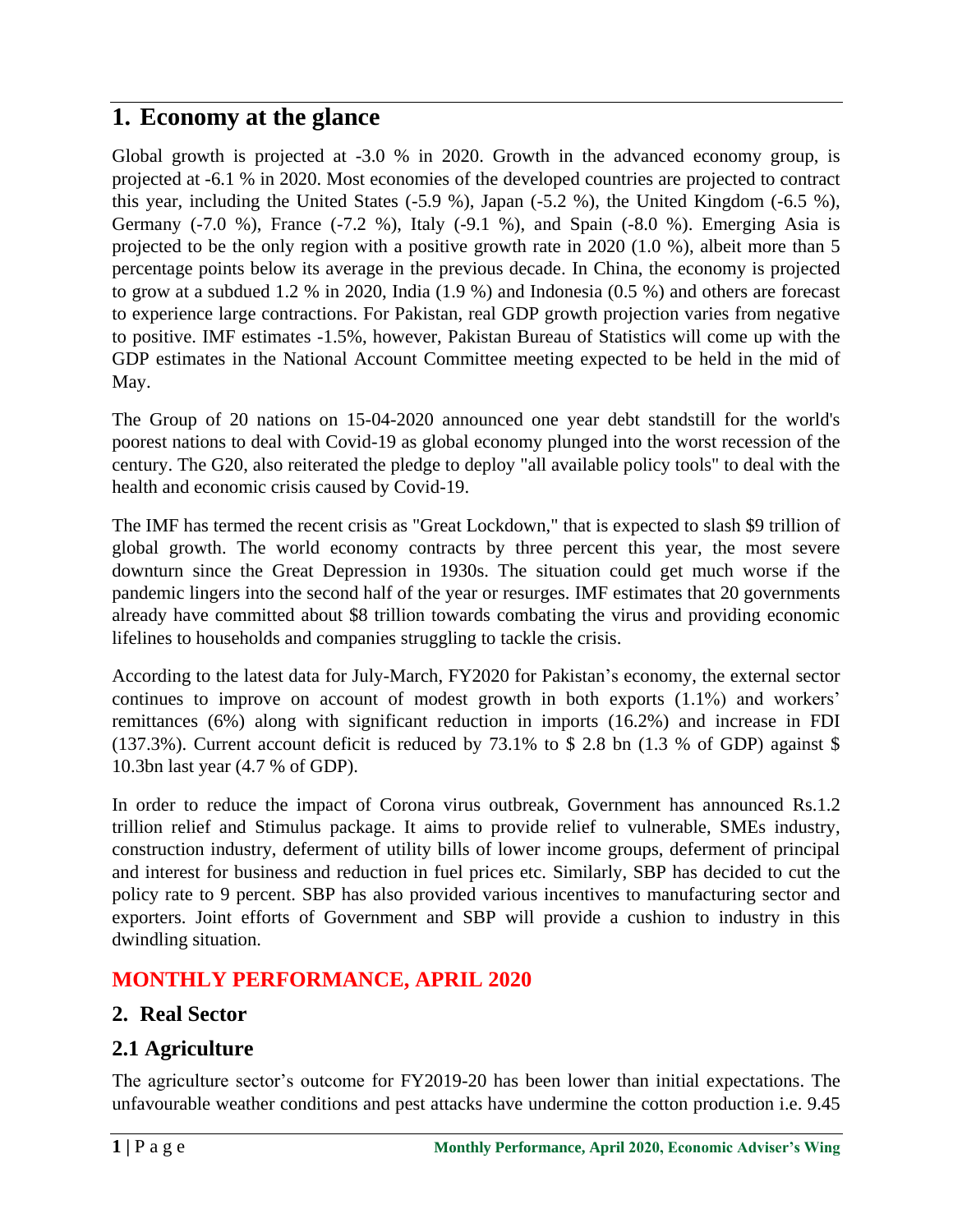million bales in FY2019-20. The improvement in area under wheat cultivation (8.9 million hectare) as compared to last year (8.7 million hectare) is a favourable development. The recent locusts attack has raised concerns for the wheat crop in major parts of provinces of Punjab and Sindh. This coupled with unprecedented rain fall at harvesting time during March-May may result wheat production slight lower than the FCA target of 27.0 million tonnes.

The availability of inputs remained adequate during Rabi season. Canal water withdrawals increased over same period last year. Moreover, conducive rainfall was recorded during the wheat sowing season as compared to last year. Additionally, drop in temperatures during the germination and tillering stage of the wheat crop would prove beneficial in enhancing its yields. Agriculture credit also registered a significant increase of 13.3 percent during FY20 (Jul-March) that reached to Rs 912 billion compared to Rs 804 billion in same period last year.



Fertilizer, another critical input, showed mixed trend. Urea off-take increased, whereas DAP off-take continued to slide downwards as Urea remained cheaper than DAP.

Wheat is a major food crop and its adequate production ensures food security in the country. Government has increased wheat support price to Rs 1400 per 40 kg after a gap of five years which would increase income of the farmer. The cereal markets are expected to remain normal in coming months.

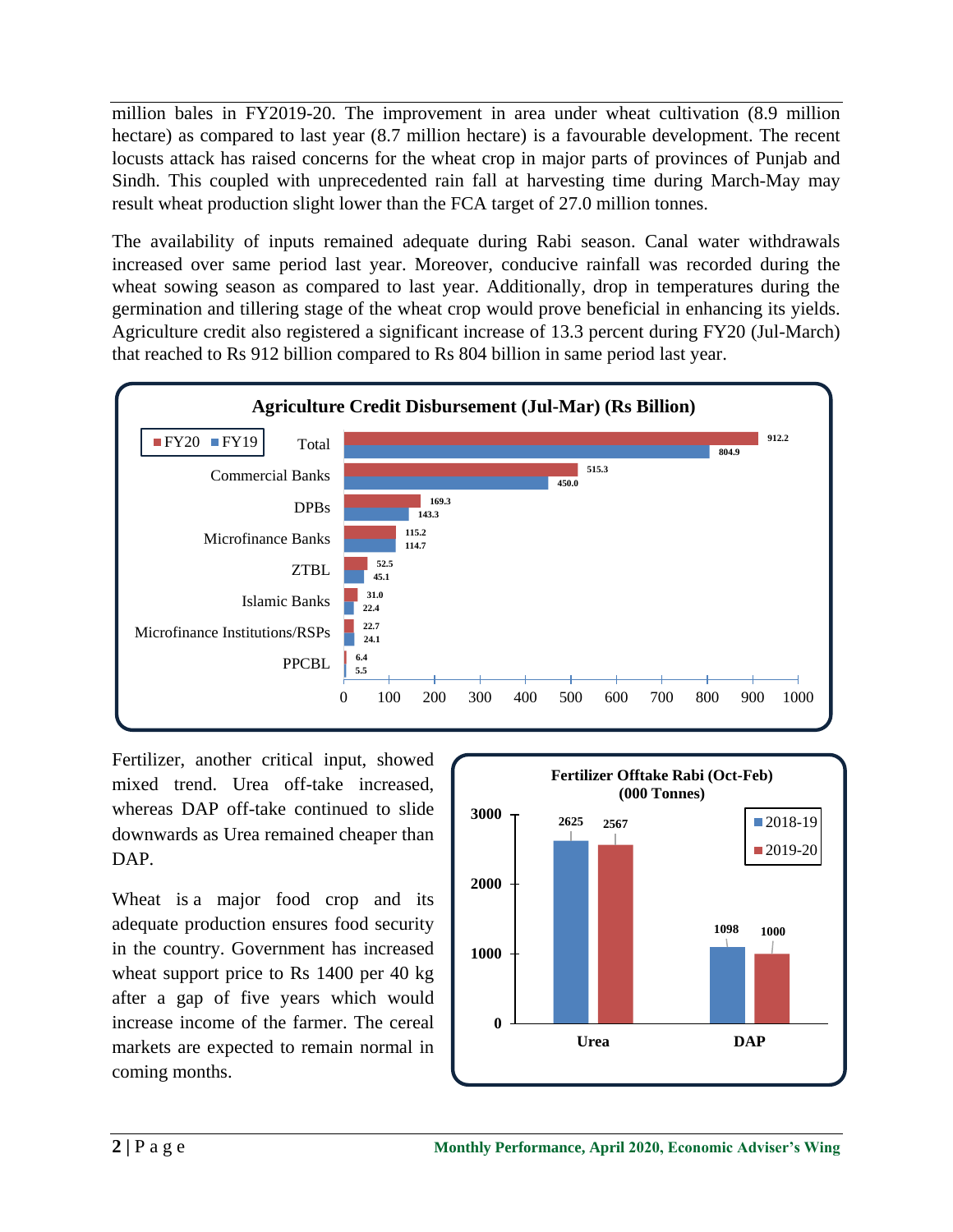#### **2.2 Manufacturing**

Large Scale Manufacturing (LSM) witnessed decline of 0.9% in February, 2020 on MOM basis (increase of 7.23% in Jan 2020). LSM on YOY decreased by 1.15% in Feb 2020 (-1.5% Feb 2019). LSM during Jul-Feb FY 2020 stood at -3.03 % (-1.59% last year).

During Jul-Mar FY20, total cement dispatches in the country increased by 7.1% to 37.035Mt (34.593Mt last year). Domestic dispatches increased by 3.82% to 30MT during Jul-Mar FY20 while exports were up 25.63% to 6.5MT.



Automobile industry continued to suffer from low sales during Jul-Mar FY20. Total car production and sales plunged to -47.9% and -46.8% respectively. While total trucks and buses decreased by 43.7% in production and 39.8% in sales.

#### **Sectors showing growing trend**

|                               |        | $(\%)$ Change     |                   |  |  |
|-------------------------------|--------|-------------------|-------------------|--|--|
| <b>Manufacturing Sector</b>   | Weight | 2018-19 (Jul-Feb) | 2019-20 (Jul-Feb) |  |  |
| Textile                       | 20.915 | $-0.15$           | 0.37              |  |  |
| Food, Beverages & Tobacco     | 12.37  | $-1.03$           | 0.71              |  |  |
| Non-Metallic Mineral Products | 5.364  | $-3.99$           | 4.58              |  |  |
| Fertilizers                   | 4.441  | 4.90              | 5.99              |  |  |
| <b>Leather Products</b>       | 0.859  | 0.21              | 10.52             |  |  |
| Paper & Board                 | 2.314  | $-3.18$           | 5.21              |  |  |
| <b>Rubber Products</b>        | 0.262  | 3.09              | 4.74              |  |  |
| <b>Wood Products</b>          | 0.588  | $-25.82$          | 6.02              |  |  |

*Source: Pakistan Bureau of Statistics*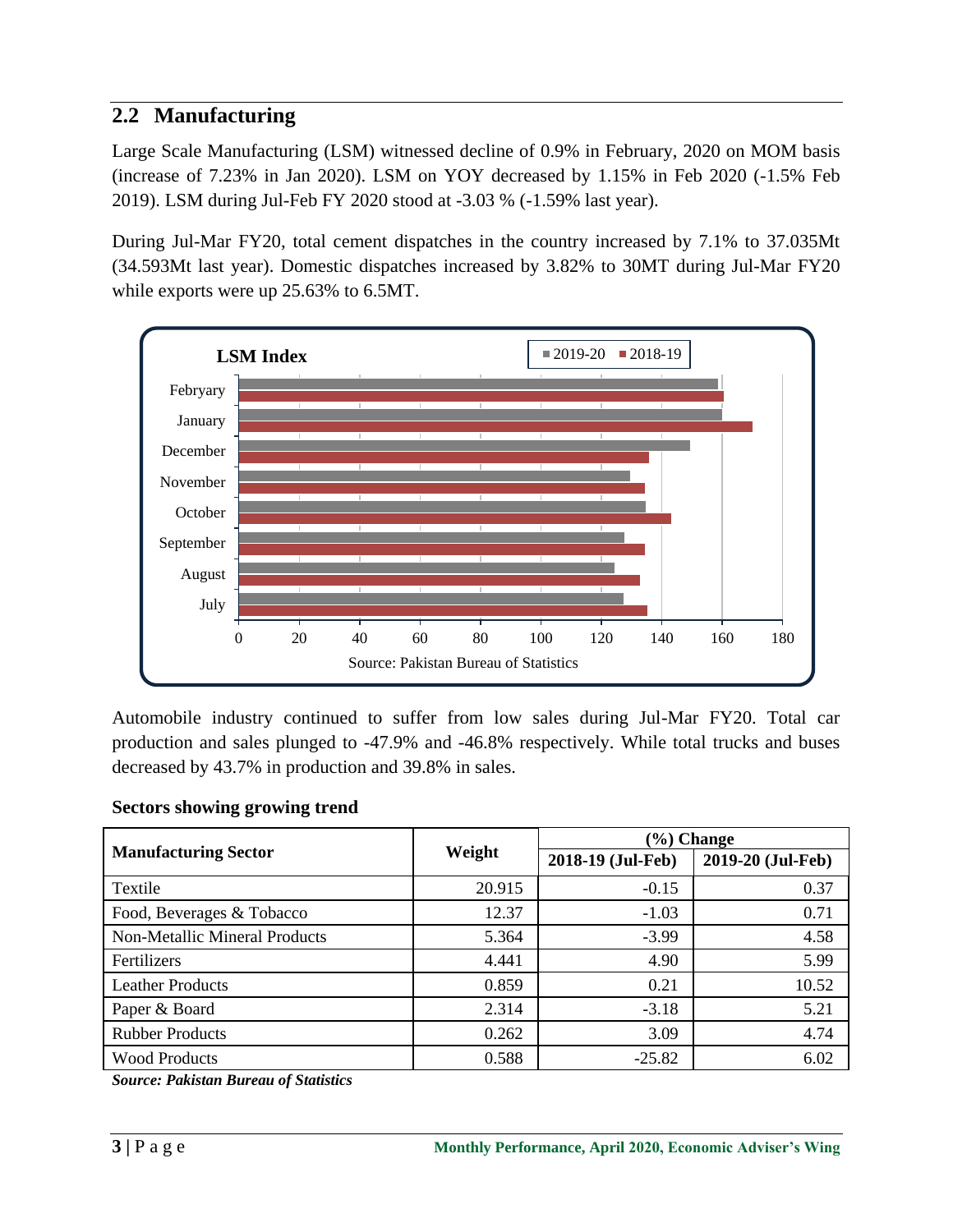#### **Sectors showing dismal performance are**

| <b>Manufacturing Sector</b> | Weight | (%) Change        |                   |
|-----------------------------|--------|-------------------|-------------------|
|                             |        | 2018-19 (Jul-Feb) | 2019-20 (Jul-Feb) |
| Coke & Petroleum Products   | 5.514  | $-5.50$           | $-13.57$          |
| Pharmaceuticals             | 3.62   | $-8.71$           | $-5.81$           |
| Chemicals                   | 1.717  | $-4.01$           | $-0.96$           |
| Automobiles                 | 4.613  | $-6.02$           | $-34.98$          |
| Iron & Steel Products       | 5.392  | $-10.26$          | $-7.00$           |
| Electronics                 | 1.963  | 36                | $-7.85$           |
| <b>Engineering Products</b> | 0.4    | 7.57              | $-2.73$           |

*Source: Pakistan Bureau of Statistics*

#### **Measures to Support Industrialization**

- In wake of Covid-19 government has announced a special package to provide stimulus to construction sector. Package includes amnesty scheme, tax exemptions and Rs. 30 bn subsidy for Naya Pakistan.
- SBP allowed manufacturing sector an advance payment of upto \$ 25,000 (\$10,000 earlier) for import of raw materials and spare parts.
- Capital Conservation Buffer (CCB) has been reduced to 1.5% (2.5% earlier). This will enable banks to lend an additional amount of Rs. 800 bn to businesses and households.
- SBP has given relaxation of one year in repayment of principle amount under various refinance schemes.
- Credit limit to SMEs has been permanently increased to Rs. 180 mn (Rs. 125 mn earlier).
- SBP has announced a temporary refinance scheme to support the employment of workers. All businesses which do not layoff their employees during Apr-Jun 2020 will be given loans with upto 5% mark-up during this period.
- Borrowing has been further eased by SBP by bringing Interest rate to **9% from 11%.**
- Power Division has released Rs. 144.9 bn uptil  $20^{th}$  April 2020 out of allocated Rs. 226.5 bn subsidy to ensure uninterrupted electric supply to both consumers and producers.
- Petroleum Division has released Rs. 22.2 bn uptil  $20<sup>th</sup>$  April 2020 for zero rated industrial sector out of allocated Rs. 24 bn subsidy for the purpose.

### **3. Inflation**

The inflation measured by the Consumer Price Index (CPI) has downward trend for a second month in a row due to a combination of factors including improvement in supply of eatables and reduction in energy prices. Inflation rate fell to 10.2% in March from 12.4% in the previous month. On month-on-month basis, it increased by 0.04% in March 2020. During Jul-March FY 2020, CPI inflation reached to 11.53% (6.31% last year).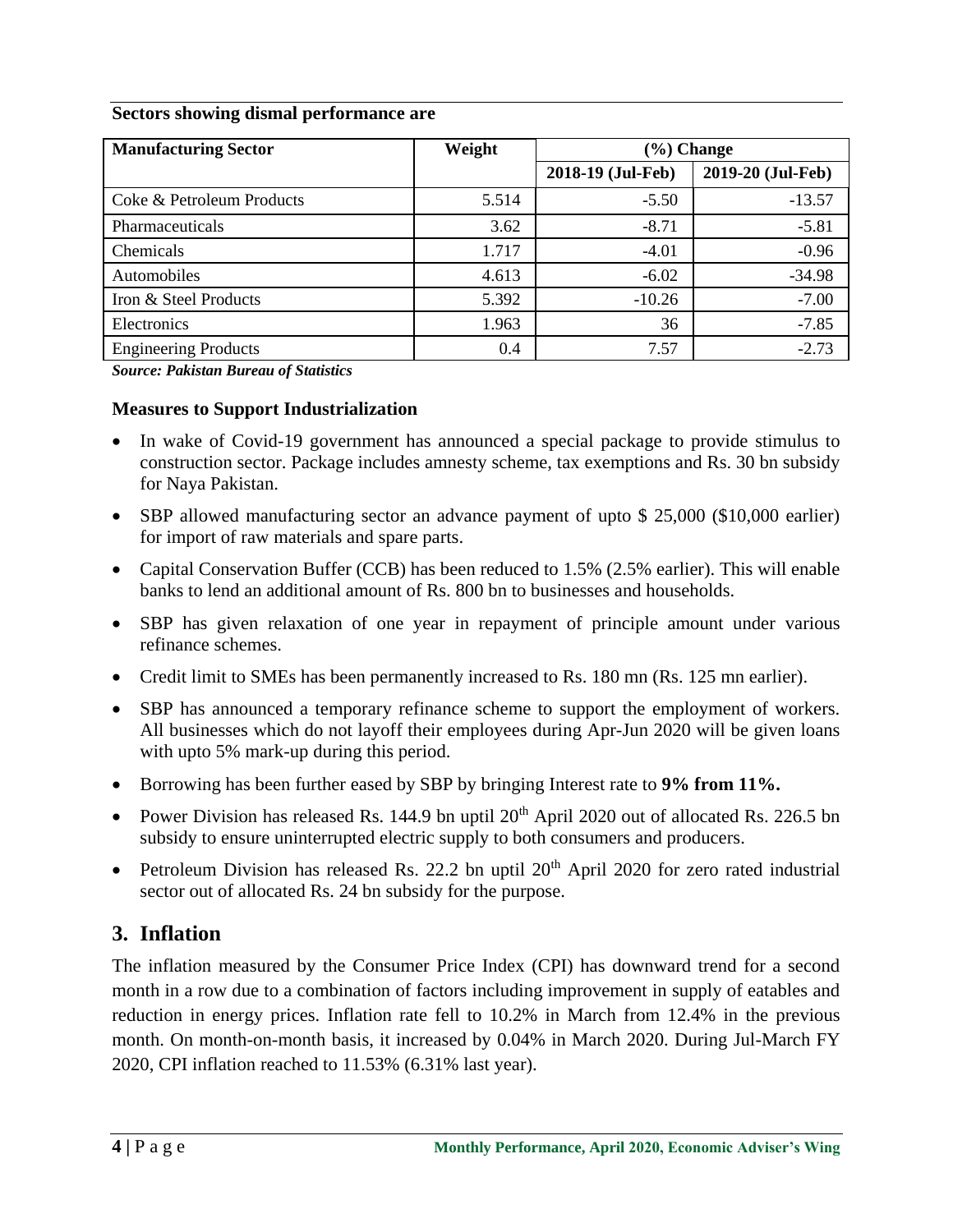

Sensitive price Indicator (SPI) which monitors the price movement of 51 essential items on weekly basis is showing an increase of 0.1% during the week ending on 16 April 2020. Price of 16 items recorded increase which include Masoor Pulse (8%), Chicken (4.9%), Maash Pulse (4.5%), Potato (4.4%), Rice IRRI (3.3%) Mung Pulse (1.2%) and Tomato (1%). Prices of eight items recorded decline which includes Onions (9.1%), Garlic (8.9%), Eggs (4.8%), LPG (1.7%) Wheat Flour (1.4%) and Sugar (0.2%), while prices of 27 items remained stable.

## **4. Fiscal**

Prudent fiscal management have positive effect on fiscal indicators during first eight months of current fiscal year. Overall fiscal deficit reduced to 3.7% of GDP (Rs.1,613 bn) during Jul-Feb, FY2020 against 4.6% (Rs.1,761 bn) last year. Similarly, Primary balance posted surplus of Rs 104 bn during Jul-Feb, FY2020 (0.2 % of GDP) against the deficit of Rs 474 bn (1.2 %of GDP) last year.

On expenditure front, first eight months of current fiscal year witnessed a significant rise of 38% in federal PSDP to stand at Rs.392 bn against Rs.284 bn in the same period last year. With regard to PSDP authorization, it went up by 5% to Rs. 471 bn (as on 10-04-2020) as against Rs. 449 bn last year.



On revenue side, FBR tax collection grew by 13.3% to Rs.3060.5 bn during Jul-March, FY2020 against Rs.2702.4 bn in the same period of FY2019. During first nine months of current fiscal year, domestic tax collection increased by 17.4 % while revenue generation from import side (customs duty) declined by 4.9%.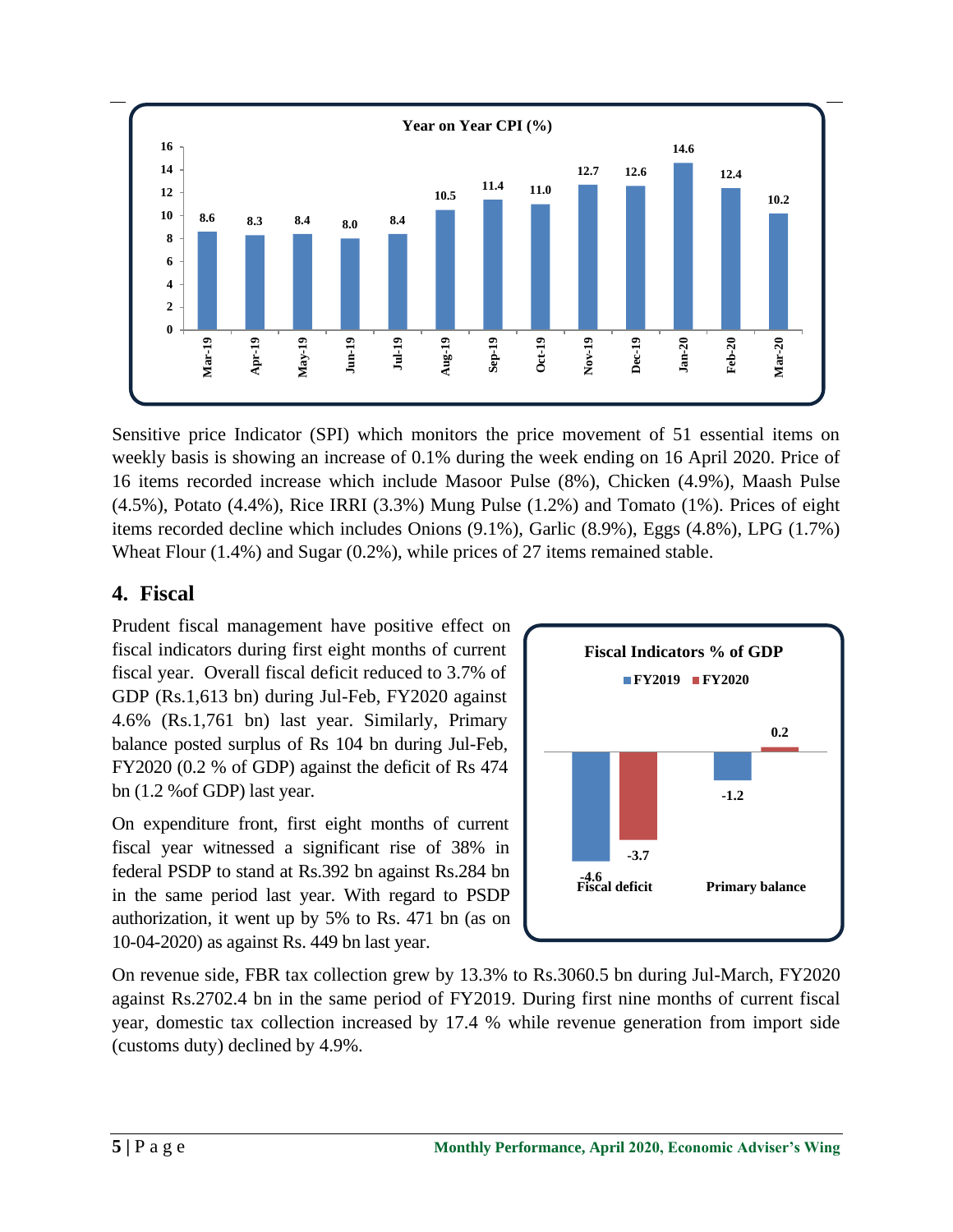

The fiscal performance till now indicates that, fiscal consolidation is on track. However, managing fiscal accounts under COVID-19 crisis would be challenging due to economic slowdown and higher expenditures under health and social sectors.

### **5. Monetary**

Monetary Policy Committee decided to cut the policy rate by a further 200 basis points to 9% due to slowdown in global and domestic economic activity under the pandemic. Resultantly, cumulative interest rate has been cut by 4.25 % in one month.

Money supply (M2) has witnessed 7.81 % growth (Rs.1,390.77 bn) during Jul-27<sup>th</sup> March, FY 2020 against the growth of 5.08 % (Rs.812.17 bn) in same period last year. Net Foreign Assets (NFA) increased by Rs.909.15 bn as compared to the contraction of Rs.613.74 bn in last year while NDA of the banking sector increased by Rs.481.62 bn as compared to the expansion of Rs. 1,425.9 bn last year. Private Sector has borrowed Rs. 315.0 bn against the borrowing of Rs. 608.9 bn in last year.



*Source: State Bank of Pakistan*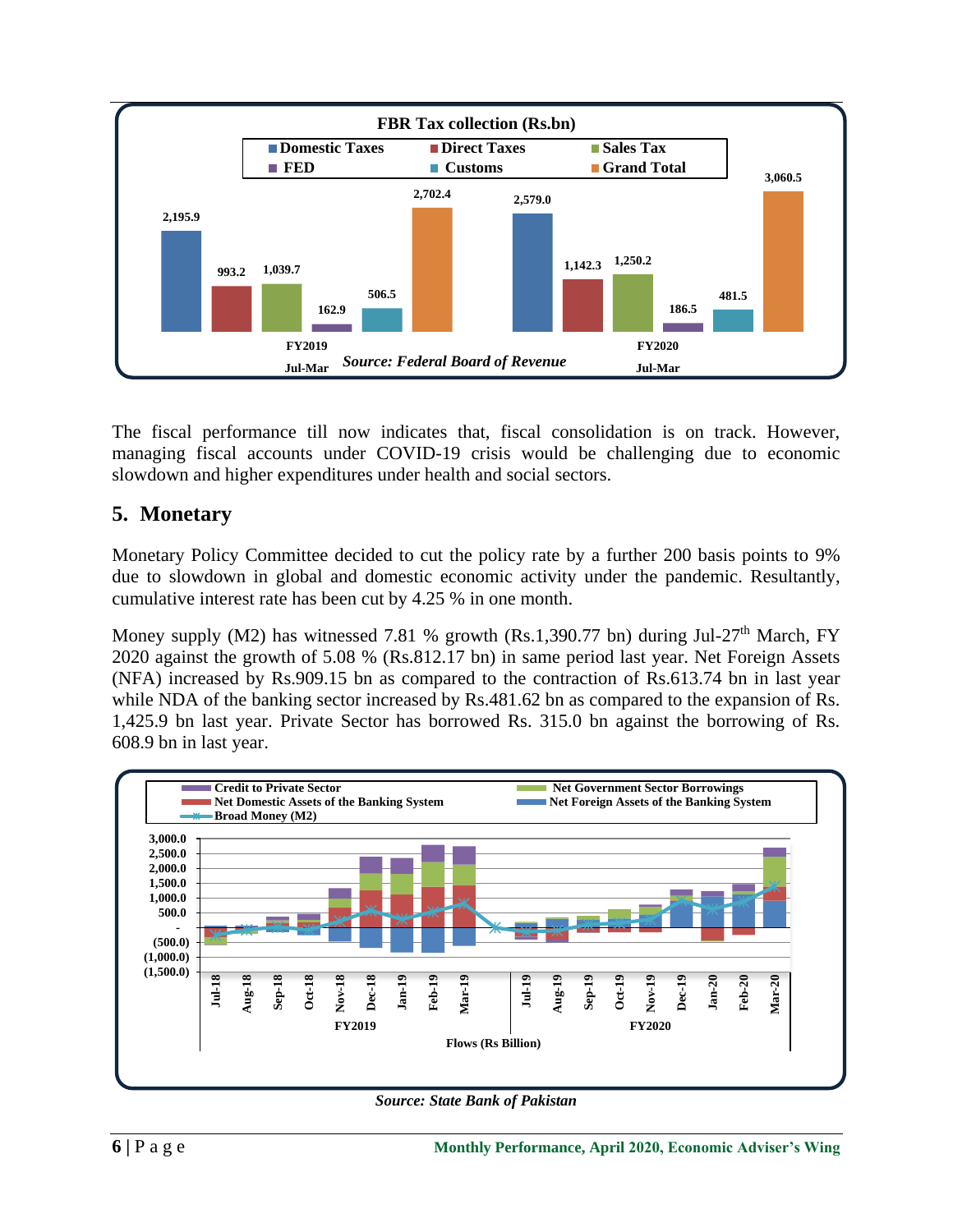### **6. External Sector**

Despite the challenging external environment, Pakistan's exports have performed better in recent months than most of its competitors. During July-March FY2020, current account deficit is reduced by 73.1% to  $$ 2.8$  bn (1.3 % of GDP) against  $$ 10.3$ bn last year (4.7 % of GDP). Exports grew by 1.1 % to \$ 18.3 bn (\$ 18.0 bn last year) during the period under review. Imports declined by 16.2 % to \$ 32.9 bn (\$ 39.3 bn last year). Consequently, trade deficit reduced by 30.9 % to \$ 14.7 bn (\$ 21.2 bn last year). Export of services has declined by 7% to \$ 4.2 bn (\$4.5 bn last year). The import of Services declined by 17% and is \$ 6.7 bn (\$ 8.0 bn last year).



*Source: Pakistan Bureau of Statistics*

#### **Foreign Direct Investment**

FDI increased by 137.3% and reached to \$ 2148.2 mn during Jul-March FY20 as compared to \$ 905.1 mn last year. On year on year basis FDI increased by 91.7% and reached to \$ 278.7 mn in March FY20 as compared to \$ 145.4 mn in the same month last year. The inflows of FDI reached to 2696.8 mn during Jul-March FY20 compared to 2146.9 mn same period last year,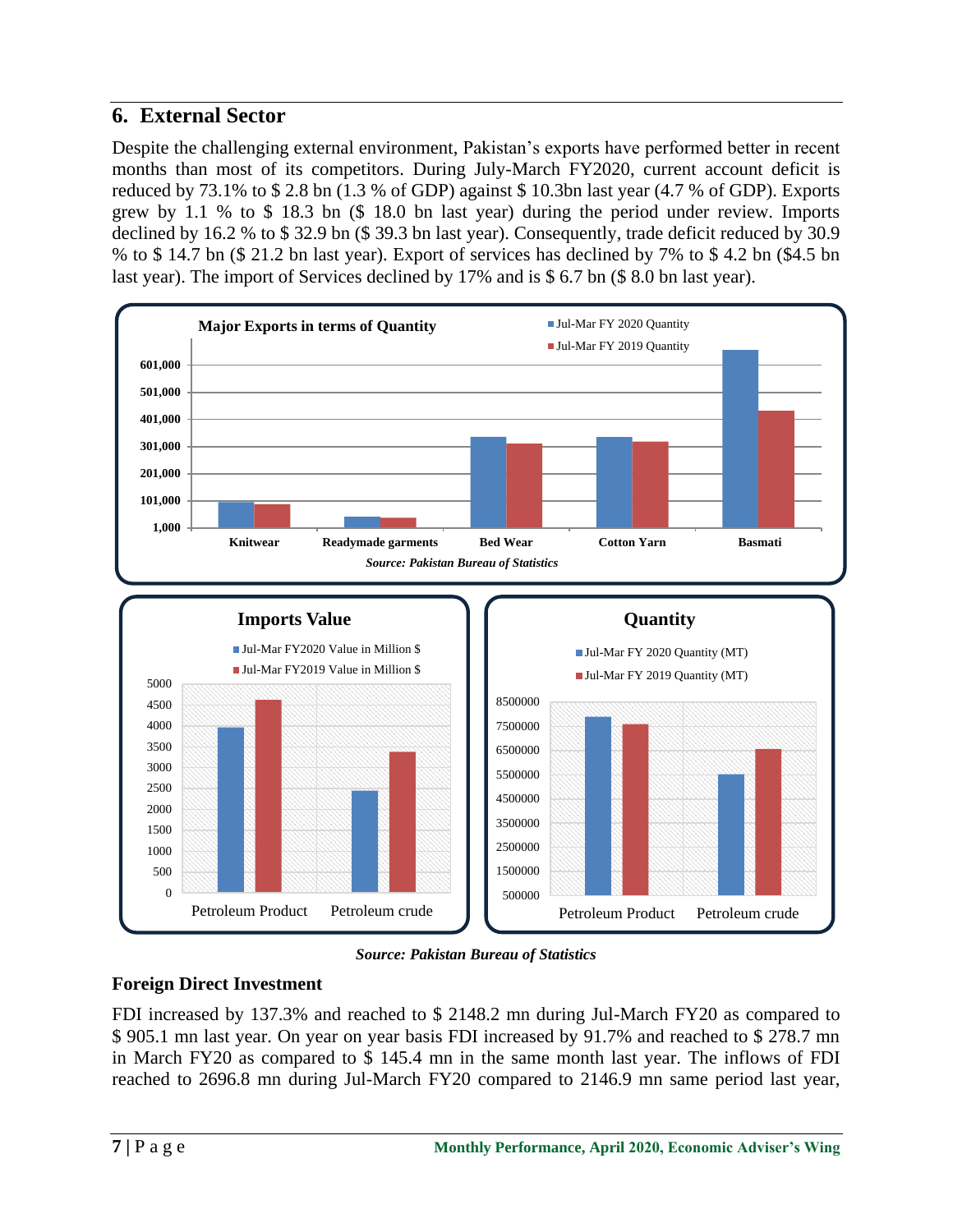with a growth of 25.6%. The outflows of FDI during Jul-March FY20 decreased by 55.8% and reached to 548.5 mn compared to 1241.8 mn same period last year.

#### **Foreign Portfolio Investment**

Due to coronavirus pandemic, capital began flowing out of the country. Foreign Private Portfolio Investment registered a net outflow of US\$ 77.3 mn in March. Countries with Major inflow are Singapore (\$5.1 mn) Switzerland (\$1.6 mn), Saudi Arabia (\$0.02 mn). While outflows destination was United States (\$40.6 mn), United Kingdom (\$14.5 mn) and Sweden (\$ 8.2 mn). Below is trend over the past twelve months:



Foreign Public Portfolio Investment registered a net outflow of \$ -1830.1 mn. Trend is depicted below:



#### **Worker's Remittances**

Remittances reached to \$ 16991.59 mn during Jul-March FY2020, (\$ 16030.88 mn last year), with a growth of 6.0%. On Y-o-Y basis, remittances witnessed a growth of 9.3 % in March 2020, recorded \$1894.4 mn (\$ 1733.5mn last year). Share of remittances from Saudi Arabia 23.1 % (\$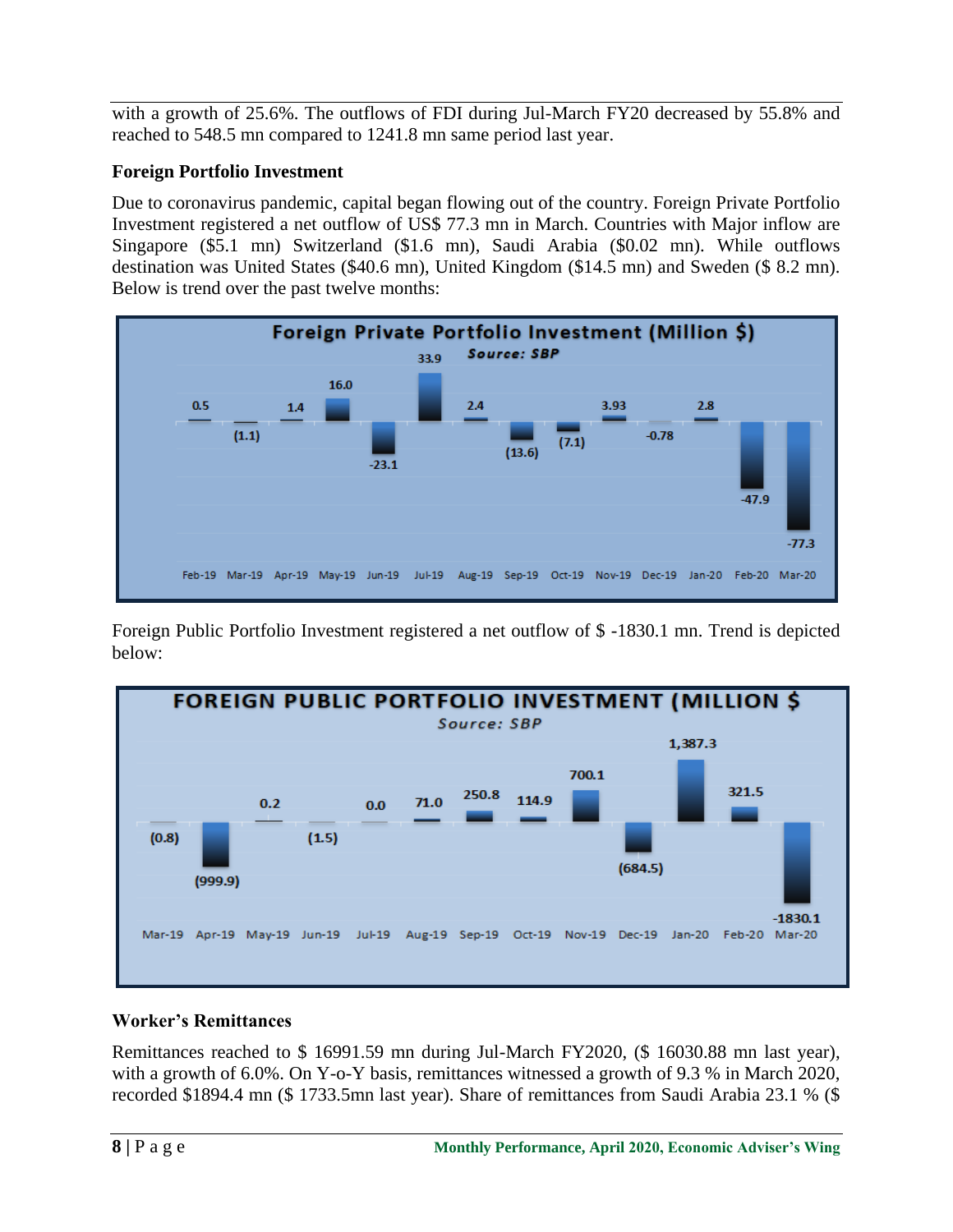3925.7 mn), U.A.E 20.9% (\$ 3552.2 mn), USA 17 % (\$ 2880.4 mn), U.K 15.0 % (\$ 2554.4 mn), other GCC countries 9.6 % (\$ 1626.5 mn), Malaysia 6.8 % (\$ 1161.8 mn), EU 2.8 % (\$ 474.7 mn) and other countries 4.8 %.



*Source: State Bank of Pakistan*

## **7. Performance of KSE Index**

March has been the toughest month of the year for investors. The benchmark KSE-100 index has recorded a decline of  $24.8\%$  since the first reported case of COVID-19 in the country on  $26<sup>th</sup>$  Feb 2020 and index closed at 29231.6 on 31<sup>st</sup> March 2020. The index slightly improved at the end of the month when government announced the stimulus package to invigorate the economy. Figure below depicts the downward trajectory in KSE-100 Index.



*Source: Pakistan Stock Exchange*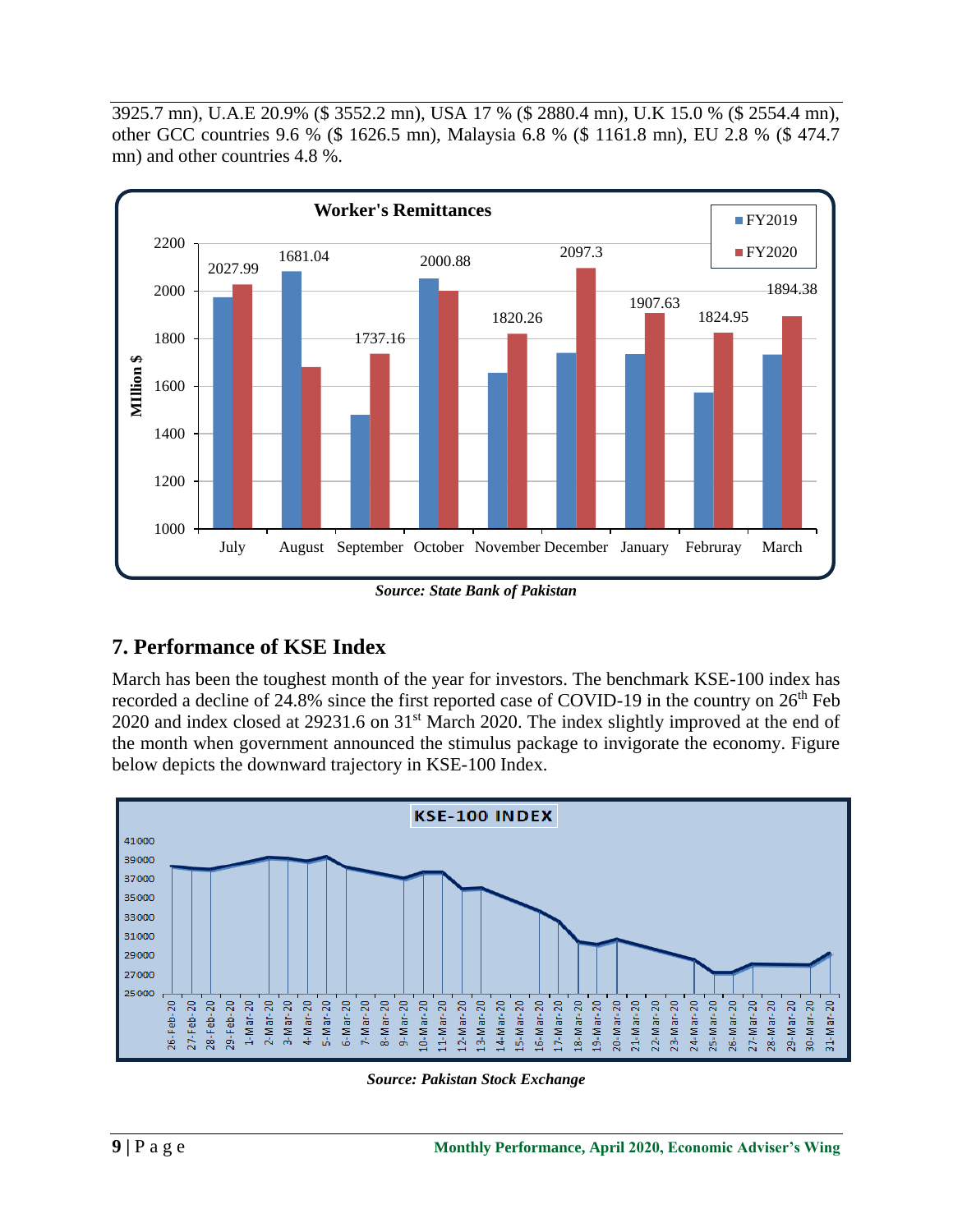During the same period, Rs 1673.1 bn were wiped out of the Market Capitalization and the market closed at Rs 5620.9 bn on 31<sup>st</sup> March 2020.



*Source: Pakistan Stock Exchange*

On 16<sup>th</sup> April, the State Bank of Pakistan (SBP) slashed the country's policy rate by 200 bps to 9.0 percent and the government has also eased the lockdown. This move, together with government's stimulus package, has eased the investor's fear and the index is likely to rise provided that the Covid-19 outbreak is contained.

### **8. COVID-19 and Government Response**

- $\triangleright$  With the outbreak of COVID-19, Pakistan's economy likely to effect through various channels
	- $\overline{\phantom{a}}$  Sharp declines in domestic & global demand,
	- Lower tourism and business travel.
	- Supply disruptions, etc.
- $\triangleright$  Magnitude of economic losses is uncertain and depends on intensity and duration of COVID-19 in coming weeks.
- $\triangleright$  Government has announced a package of Rs 1,240 billion, the largest ever stimulus package in Pakistan's history. The package aims to mitigate the impact of COVID 19 on economy and vulnerable segments of society.

|                                         | Rs bn |
|-----------------------------------------|-------|
| <b>Emergency Response</b>               | 190   |
| <b>NDMA</b>                             | 25    |
| Medical equipment/incentive for workers | 50    |
| Emergency provisioning/Funds            | 100   |
| Tax relief on Food & Health items       | 15    |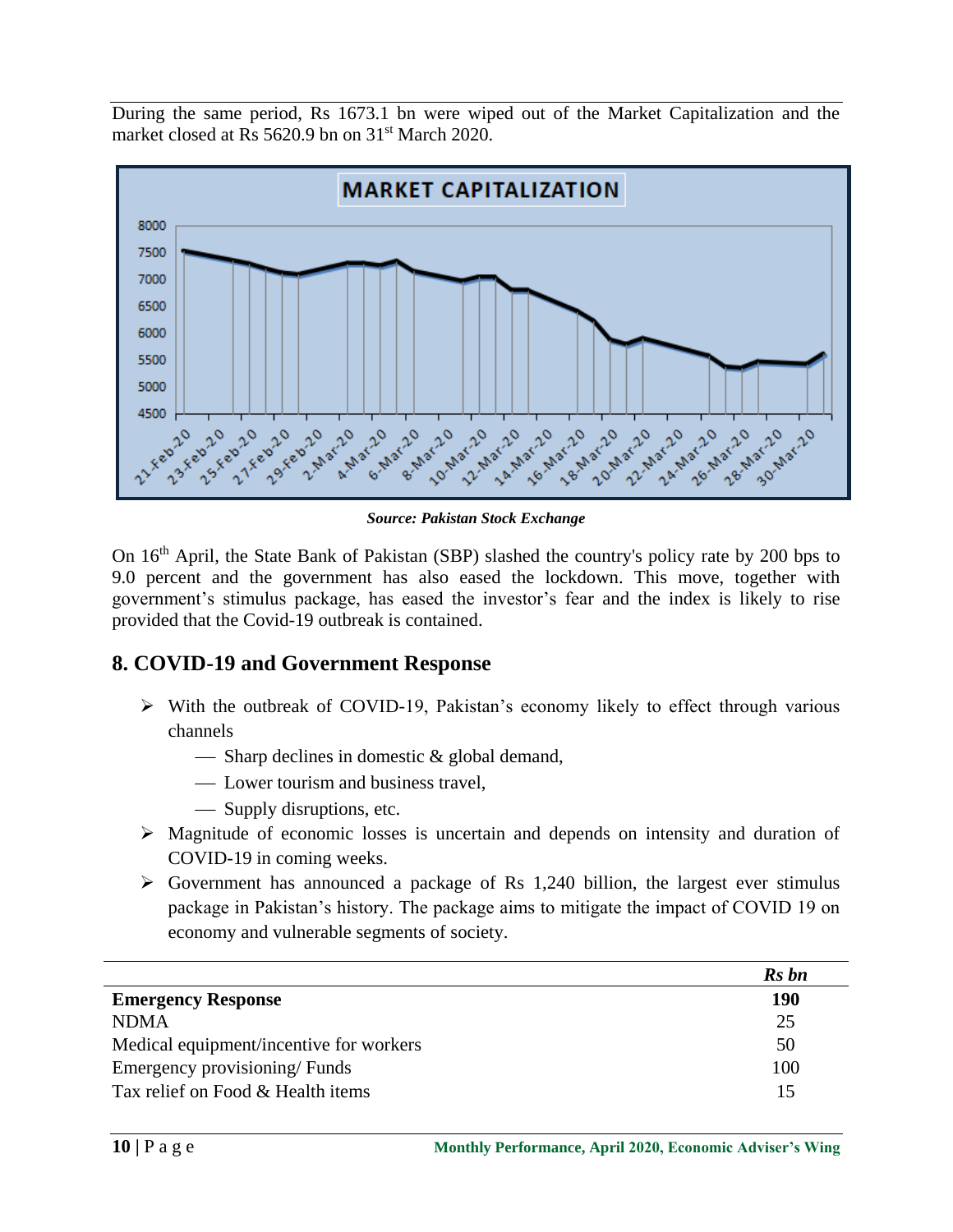|                                                | Rs bn |
|------------------------------------------------|-------|
|                                                |       |
| <b>Relief to Citizens</b>                      | 570   |
| Relief to daily wage workers                   | 200   |
| Relief to vulnerable families & Panagah        | 150   |
| Relief on petrol /diesel                       | 70    |
| <b>Funding to Utility Stores</b>               | 50    |
| Power & Gas subsidy/ payment deferral measures | 100   |
| <b>Support to Business &amp; Economy</b>       | 480   |
| Payment to farmers (wheat)                     | 280   |
| <b>Relief to Exporters</b>                     | 100   |
| Relief to SMEs & Agriculture                   | 100   |
| <b>Support to Capital Markets</b>              |       |
| <b>Total</b>                                   | 1,240 |

The government has launched "Ehsaas Emergency Cash Program" the biggest cash distribution program in the history of Pakistan with total allocation of Rs. 144 bn to provide immediate cash relief of Rs 12,000 to 12 mn families of daily wage earners, whose livelihood has been severely affected by the pandemic. Till 23-04-2020, Rs. 68.9 bn has been disbursed to 5.74 mn beneficiaries.

Apart from this, SBP has provided more flexibility under Refinance Facility for Combating COVID-19 (RFCC) to facilitate the health sector. Maximum coverage of 60% of civil works for setting up separate /isolation facilities has also been enhanced to 100%. SBP has introduced Refinance Scheme for Payment of Wages and Salaries to the Workers and Employees of Business Concerns. The scheme will provide financing for wages and salaries expense for three months from April to June 2020 for those businesses which do not layoff their employees for these three months.

## **Conclusion**

The outbreak of Corona virus may adversely affect Pakistan's economic growth for FY2020. Pakistan's domestic production and exports may suffer due to less supply of intermediate goods, decrease in global demand and commodity prices. The economic slump in China, USA, EU and Middle East will affect Pakistan's exports and remittances inflows. The slowdown will also have negative impact on tax and non-tax revenues; whereas government spending will overrun and fiscal balance may disturb having negative implications. Recent decline in oil prices is, however, a positive sign for Pakistan's economy. Drop in crude oil prices may reduce the current account deficit and ease out inflationary pressure.

\_\_\_\_\_\_\_\_\_\_\_\_\_\_\_\_\_\_\_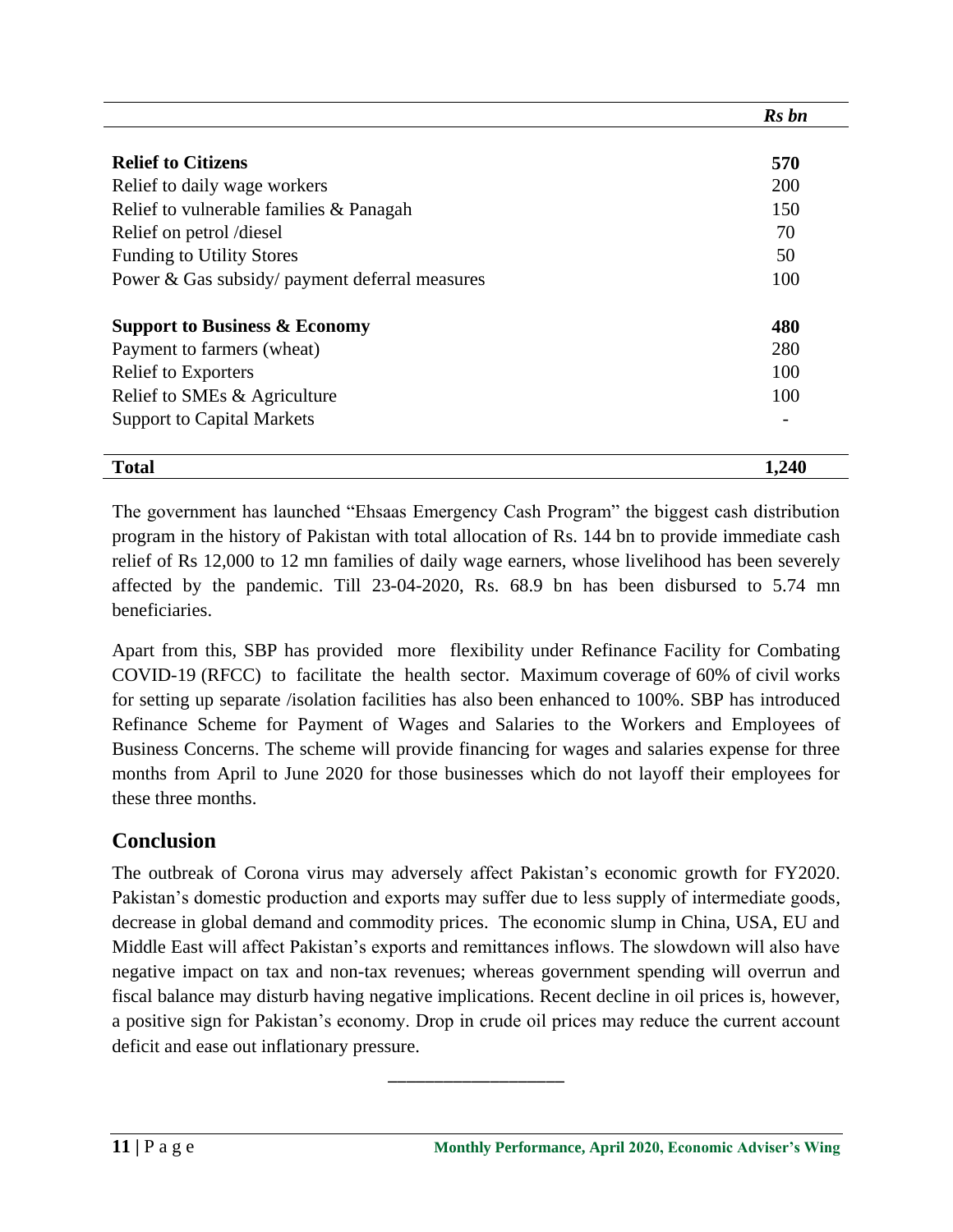|                                                                         | 2018-19                   | 2019-20                   | % Change          |  |  |
|-------------------------------------------------------------------------|---------------------------|---------------------------|-------------------|--|--|
|                                                                         | <b>Jul-Mar</b>            | <b>Jul-Mar</b>            |                   |  |  |
| <b>External Sector</b>                                                  |                           |                           |                   |  |  |
| <b>Exports</b> $(\$ bn)$                                                | 18.1                      | 18.3                      | $\uparrow$ 1.1    |  |  |
| <b>Imports</b> $(\$ bn)$                                                | 39.3                      | 32.9                      | $\downarrow$ 16.2 |  |  |
| Trade Deficit (\$ bn)                                                   | 21.3                      | 14.7                      | $\downarrow$ 31.0 |  |  |
| <b>Remittances</b> (\$ bn)                                              | <b>16.0</b>               | 17.0                      | $\uparrow$ 6.0    |  |  |
| <b>Current Account Deficit (\$ bn)</b>                                  | 10.3                      | 2.8                       | 73.1              |  |  |
| <b>Current Account Deficit (% of GDP)</b>                               | 4.7                       | 1.3                       |                   |  |  |
| $FDI$ (\$ mn)                                                           | 115.3                     | 289.0                     | $\uparrow$ 150.6  |  |  |
|                                                                         | (February)                | (February)                |                   |  |  |
|                                                                         | 145.4                     | 287.7                     | ↑97.9             |  |  |
|                                                                         | (March)                   | (March)                   |                   |  |  |
|                                                                         | 905.1                     | 2148.2                    | $\uparrow$ 137.3  |  |  |
|                                                                         |                           |                           |                   |  |  |
| <b>Portfolio Investment-Private (\$ mn)</b>                             | 0.5                       | $-47.9$                   | ↓                 |  |  |
|                                                                         | (February)                | (February)                |                   |  |  |
|                                                                         | $-1.1$                    | $-77.3$                   | ↓                 |  |  |
|                                                                         | (March)                   | (March)                   |                   |  |  |
|                                                                         | $-409.5$                  | $-103.6$                  | $\uparrow$ 74.7   |  |  |
| <b>Portfolio Investment-Public (\$ mn)</b>                              | $-0.7$                    | 331.1                     |                   |  |  |
| <b>Total Foreign Investment (\$ mn)</b><br>(FDI & Portfolio Investment) | 494.9                     | 2375.7                    | $\uparrow$ 380    |  |  |
| <b>Forex Reserves</b> (\$ bn)                                           | 15.993                    | 18.701                    |                   |  |  |
|                                                                         | (SBP:                     | (SBP:12.273)              |                   |  |  |
|                                                                         | 9.023)                    | (Banks:                   |                   |  |  |
|                                                                         | (Banks:                   | 6.428)                    |                   |  |  |
|                                                                         | 6.970)                    | (On 21 <sup>st</sup> Apr) |                   |  |  |
|                                                                         | (On 19 <sup>th</sup> Apr) | 2020)                     |                   |  |  |
|                                                                         | 2019)                     |                           |                   |  |  |
| <b>Exchange rate (PKR/US\$)</b>                                         | 141.40                    | 161.13                    |                   |  |  |
|                                                                         | (On 19 <sup>th</sup> Apr) | (On 21 <sup>st</sup> Apr) |                   |  |  |
|                                                                         | 2019)                     | 2020)                     |                   |  |  |

# **Economic Indicators (***23.04.2020)*

**Source: SBP, PBS**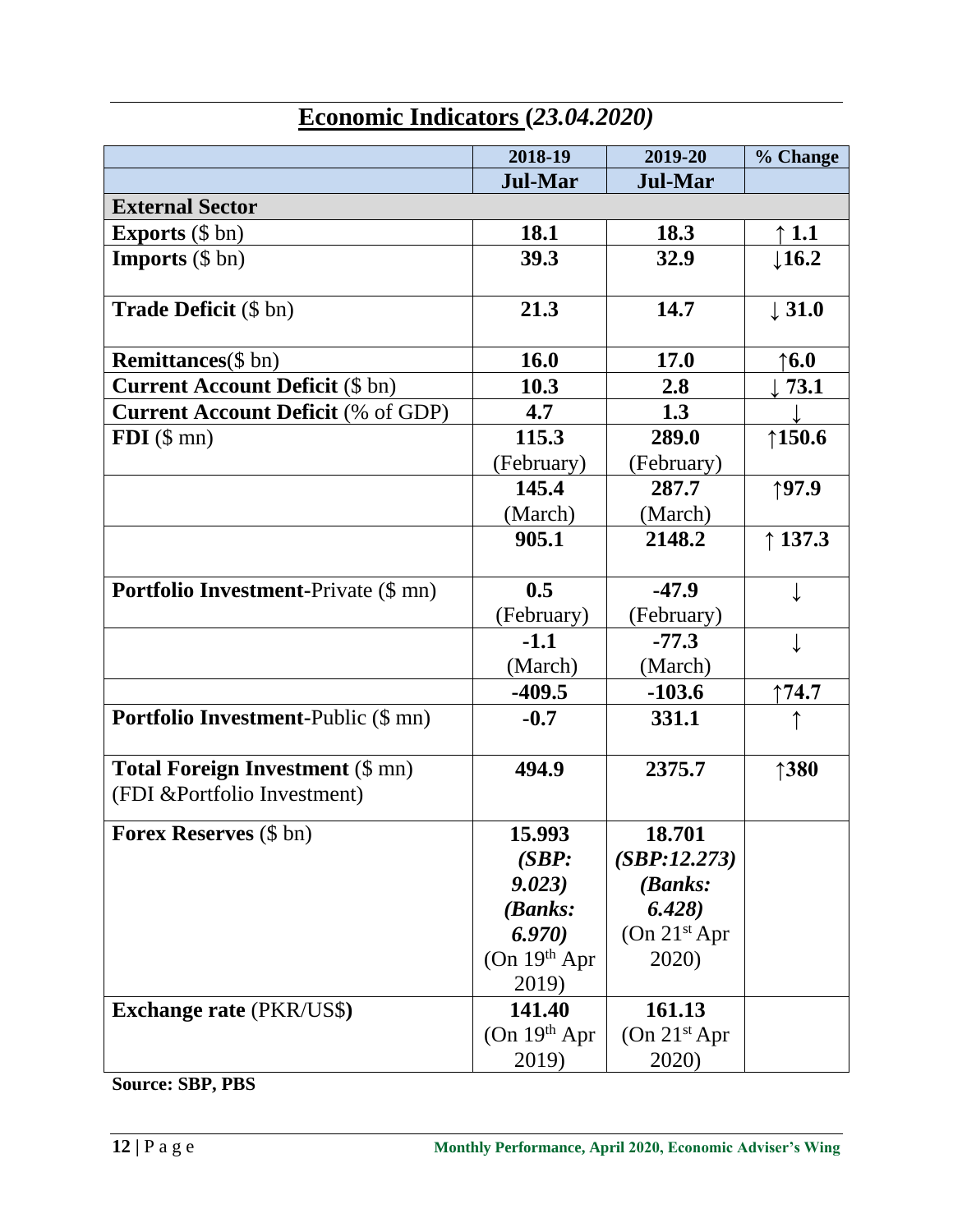|                                  |                                       |                              | (Rs bn)          |
|----------------------------------|---------------------------------------|------------------------------|------------------|
|                                  | 2018-19                               | 2019-20                      |                  |
|                                  | <b>Jul-Feb</b>                        | <b>Jul-Feb</b>               | % Change         |
| <b>Fiscal</b>                    |                                       |                              |                  |
| <b>FBR Revenue (Provisional)</b> | 2702                                  | 3060                         | $\uparrow$ 13.3  |
|                                  | $(Jul-Mar)$                           | $(Jul-Mar)$                  |                  |
| <b>Non Tax Revenue</b>           | 407                                   | 991                          | $\uparrow$ 143.4 |
| <b>Expenditures</b>              | 3357.0                                | 4226.6                       | $\uparrow$ 25.9  |
|                                  | $(Jul-Dec)$                           | $(Jul-Dec)$                  |                  |
| <b>Federal PSDP</b>              | 284                                   | 392                          | $\uparrow$ 38.1  |
| (incl. grants to provinces)      |                                       |                              |                  |
| <b>Fiscal Deficit</b>            | 1761                                  | 1613                         | $\perp$ 8.4      |
|                                  |                                       |                              |                  |
| <b>Monetary Sector</b>           |                                       |                              |                  |
| <b>Agriculture Credit</b>        | 701.6                                 | 783.8                        | $\uparrow$ 11.7  |
| (provisional)                    |                                       |                              |                  |
| <b>Government borrowing</b>      | 3503.0                                | $-627.4$                     |                  |
| from SBP                         | $(1st$ Jul-12 <sup>th</sup> Apr 2019) | $(1st$ Jul $-10th$ Apr 2020) |                  |
| <b>Credit to private sector</b>  | 567.5                                 | 331.2                        |                  |
| (Flows)                          | $(1st$ Jul-12 <sup>th</sup> Apr 2019) | $(1st$ Jul $-10th$ Apr 2020) |                  |
| <b>Total Credit</b>              | 547.4                                 | 123.0                        |                  |
| <b>Working Capital</b>           | 384.5                                 | $-10.1$                      |                  |
| <b>Fixed Investment</b>          | 59.4                                  | 3.7                          |                  |
| <b>Trade Financing</b>           | 103.5                                 | 129.4                        |                  |
| <b>Policy Rate</b> (%)           | 10.75                                 | 9.00                         |                  |
|                                  | $(w.e.f 1-Apr-19)$                    | $(w.e.f 16-Apr-2020)$        |                  |

**Source: SBP & FBR, Budget Wing**